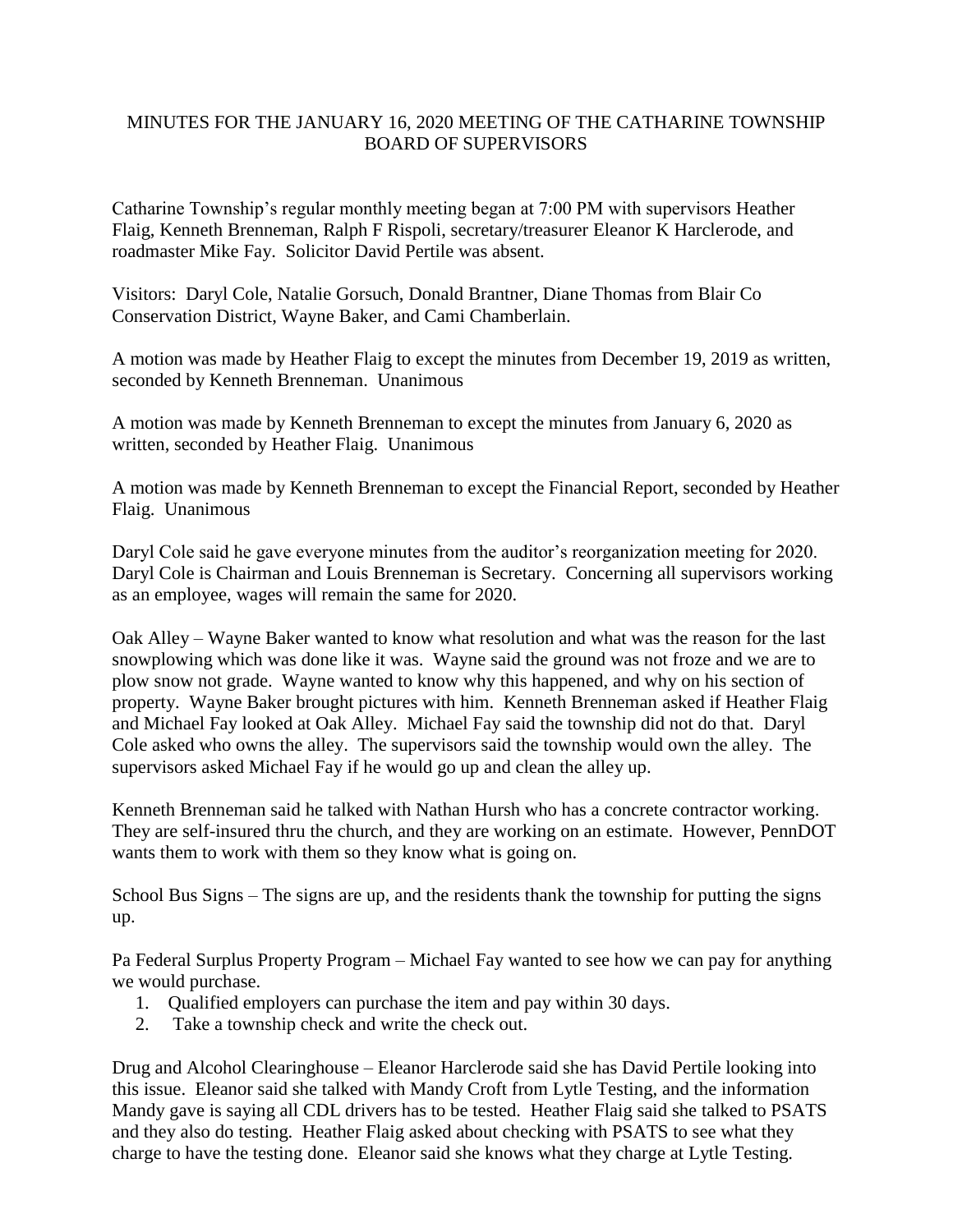Blair Co Conservation District – Diane Thomas came and went over the time extension amendment conditions for Hemlock Lane and Jr Drive. Diane has outlined each condition that the following timeline be met to ensure project completion in a timely manner. Supervisors signed and dated the agreements and contract amendment. Michael Fay is Ok with the time extension.

Michaela Dempsie Blair Co GIS asked about an address request on 1217 Yellow Springs Drive for an Apt B. A motion was made by Kenneth Brenneman to except Apt B, seconded by Heather Flaig. Unanimous

Procedures for all Subdivisions and Land Developments – Eleanor Harclerode is to get a copy of Woodbury Township procedures for Catharine Township to look at.

Loader Bucket – Michael Fay said the Loader Bucket is damaged on the sweeper we bought. Michael Fay said we can get another Bucket for \$200.00 and it will make the sweeper work. A motion was made by Ralph F Rispoli to purchase the bucket from Brenneman Brothers for \$200.00, seconded by Heather Flaig. Kenneth Brenneman abstained.

Michael Fay asked if everyone received a copy of Allegheny Trucks estimate for \$8,393.67 Invoice. The 2005 Int'l Truck #one injector is bad. A motion was made by Ralph F Rispoli to approve to have the 2005 Int'l Truck fixed, seconded by Kenneth Brenneman. Unanimous

Doug Shultz has Canoe Mt Rd bonded and Evan Helbley of Superior Lumber bonded Etna Furnace Rd. Eleanor Harclerode said she received letters from Keller Engineers to say they are both done on these roads and would like to close their bonds out. Michael Fay said he didn't know that they were done. Eleanor Harclerode said she never received a phone call either. Both Doug and Evan should have left the township know first and then the township would have left Keller Engineers know. A motion was made by Kenneth Brenneman to call Keller and have them setup a meeting to go over the roads with Michael Fay first and then close the bonds, seconded by Heather Flaig. Unanimous

Michael Fay wants to hire Randy Miller and have him help this weekend if we get the storm the weather is calling for. Michael Fay said about starting him out at \$11.54 and see how he does.

Michael Fay asked about the PennDOT check. They told Eleanor Harclerode we should receive the check by January 27, 2020.

Heather Flaig wanted to know

- 1. If we received a contract from Hollidaysburg Ambulance. Eleanor Harclerode said "No".
- 2. IRM Letter That is from the township insurance.

Kenneth Brenneman asked about Teeter's Barn which got hit. Michael Fay said he will have to talk to Mrs. Teeters to see if she turned it into the insurance.

Daryl Cole asked about the resolutions. He asked if the supervisors would like them to gather all the resolutions, and put them together. Eleanor Harclerode said David Pertile said about getting a book like the minutes or ordinance books and put all resolutions in that book. A motion was made by Kenneth Brenneman to have the auditors put the resolutions in a book, seconded by